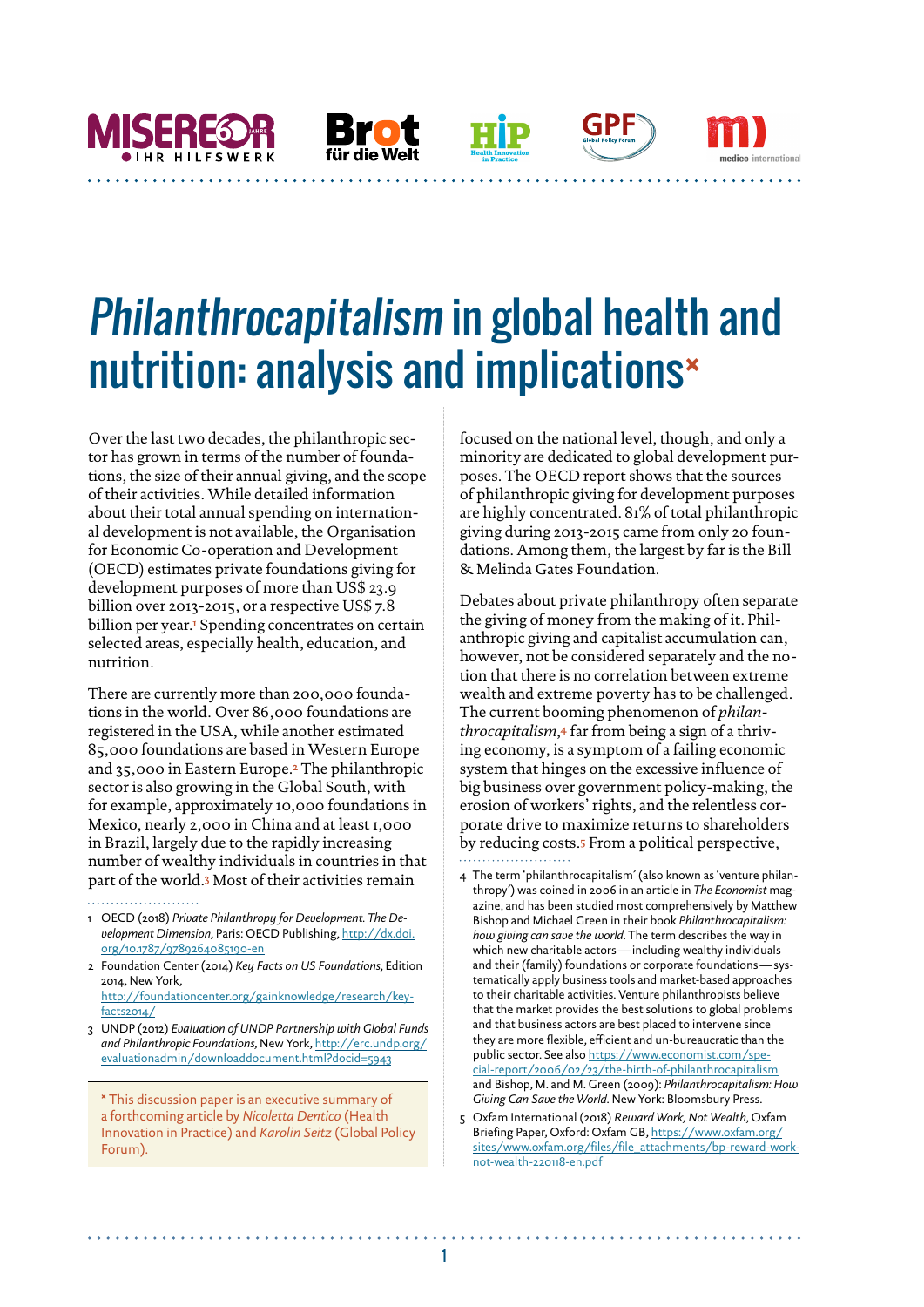the role of philanthropy has been subject to longstanding criticism, based on the Gramscian idea that elites use culture and education to preserve class distinctions. Philanthropy, in other words, may be used as a potent tool for social mediation, by preventing or containing radical and structural change.<sup>6</sup>

Civil society organizations, scientists, and the media have finally started to devote more attention and research to the growing influence of philanthropic foundations in global development, in particular with regard to the influential members of *philanthrocapitalism*.7 Through their grant-making, personal networking and active advocacy, large global foundations play an overwhelmingly active role in shaping the global development agenda and in setting the funding priorities for international institutions and national governments alike. Questions need to be raised on whether private intervention in the public sphere by such immense accumulations of power and wealth, often made possible through facilitated tax regimes, may indeed yield more of a danger than a benefit for democracy and pluralism. Venture philanthropy situates itself at the crossroads of these contradictions.<sup>8</sup>

Criticism on philanthropic foundations and their activities cannot be easily generalized, because private foundations, including venture philanthropies, have considerably changed with time and they differ in their agendas and understanding of global development, in their activities and priorities, in their capacity of political influence. In this diversity, we cannot ignore that some philanthropic actors play a decisive role in supporting initiatives of empowerment of civil society organizations that would otherwise be neglected.

Focusing the attention lens on the interconnected arena of global health and nutrition, the following trends are pinpointed as major areas of concerns:

In the name of a *pro-poor* agenda, venture philanthropists have played an essential role in tailoring a new narrative around global health and food. The productivist and free-market vision that drives the key players of the philanthropic sector has helped shape up a new political culture in these domains that is increasingly skewed toward the commodification and medicalization of both health and food, and their distancing from the domain that they constitutionally belong to: the human rights domain.

It is difficult to estimate the influence of the often unaccountable philanthropic actors in terms of their capacity to influence the strategic and policy orientations of health and agriculture at all levels. Since the turn of the millennium, a new generation of them have succeeded in normalizing themselves as aid actors under a development paradigm that focuses on narrowly-defined notions of *effectiveness, measurement, and results-based management*.9 The main elements of the 'development agenda' shaped by the leverage capacity of venture philanthropy's financial power include

- » the neglect and sometimes rejection of common sense practices in the field of health and nutrition in the name of modernization;
- » the insistence on the technical approach as the best solution for poor populations;
- » the *therapeutization* model extended to food production (through biofortification, food supplementation, etc.) after its widespread introduction and adoption in global health through the vertical disease programs;
- » the human rights questions of "access to knowledge" in the field of life sciences are reframed in terms that confer specific merit to corporate *donations* or conditioned concessions of proprietary technology for humanitarian purposes.

The narrative of philanthrocapitalism does not easily come to terms with issues like the social, commercial and environmental determinants of health which, if coherently addressed by governments, would constitute a strategic policy approach for disease prevention and health promotion across the population and disease

9 See Martens/Seitz (2015).

<sup>6</sup> Utting P. and Zammit A. (2006) *Beyond Pragmatism: Appraising UN-Business Partnerships*, UNRISD Research Papers, Market, Business and Regulation Programme, Paper Number 1, Geneva. In this regard, see also Morvaridi B., (2012) 'Capitalist Philanthropy and Hegemonic Partnerships', in *Third World Quarterly*, 33(7): 1191-1210.

<sup>7</sup> See for example Martens/Seitz (2015), Birn/Richter (2017), and Curtis (2016).

<sup>8</sup> Rushton S. and Williams O.D. (edt.) (2011), *Partnerships and Foundations in Global Health Governance*, Palgrave Macmillan.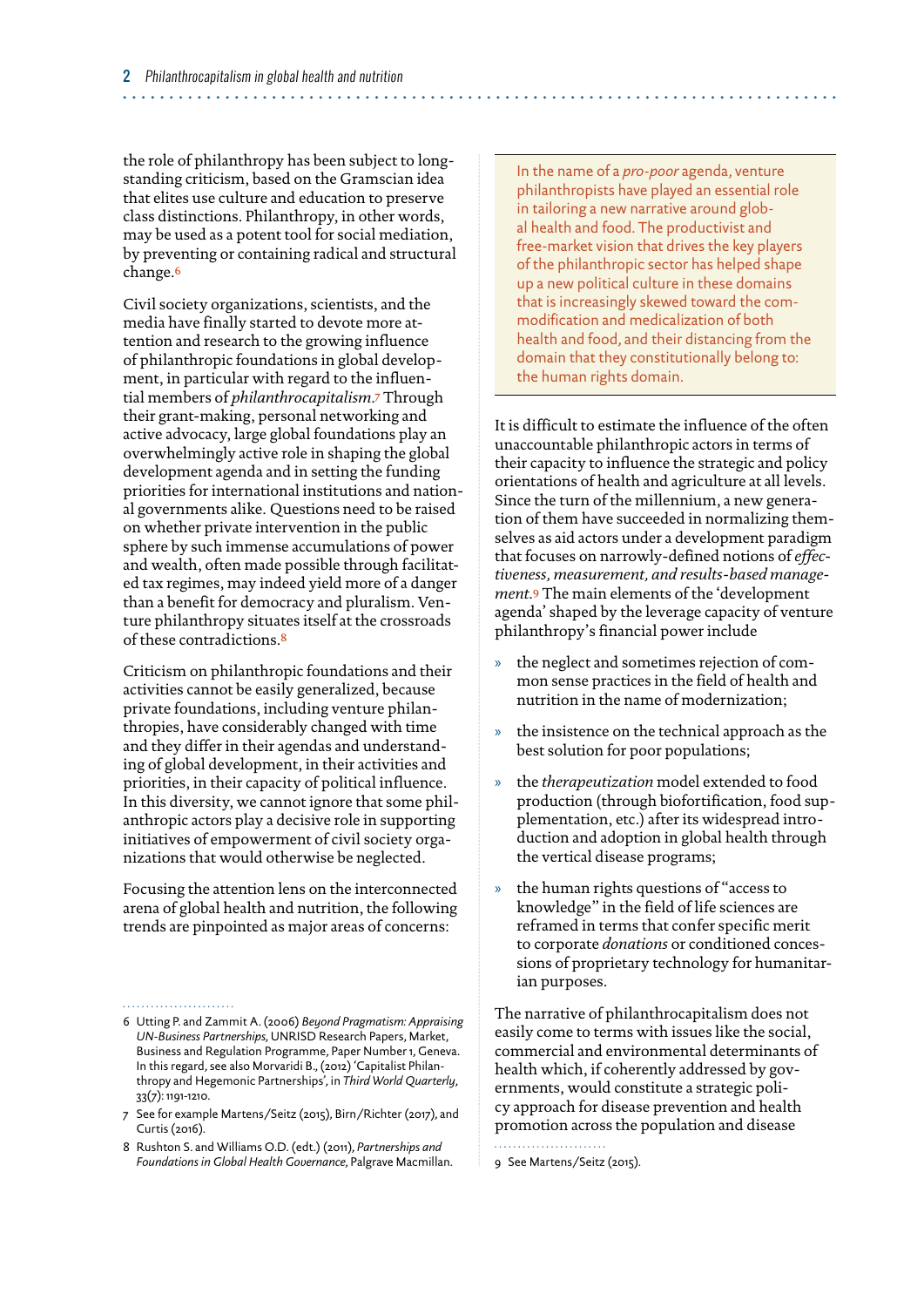spectrum. The recognition of the need to support small-holder food production for domestic markets is a rhetoric that venture philanthropists cajole with nonchalance, except that sometimes it twists like a contortionist when it is translated into the practice of their aid programs.

*Philanthrocapitalism* has firmly positioned itself as a functional strategy towards also re-engineering the governance structure across all levels (from the global down to the national) in the health and nutrition domain according to neoliberal thinking and the interest of corporate elites.

Through their vocation for public-private partnerships (PPPs), philanthrocapitalists make the involvement of the private sector a prerequisite for their cooperation with individual governments and international institutions. Philanthropic foundations are not only major funders but indeed constitute driving forces behind global multi-stakeholder partnerships. These initiatives have not only contributed to redefining the governance setting in health and nutrition and a weakening of the United Nations and its specialized agencies, like the WHO and FAO, but have also undermined the implementation of integrated development strategies at national level.<sup>10</sup>

Furthermore, inasmuch as partnerships give all participating actors equal rights, the special political and normative position played by public institutional bodies is sidelined. Multi-stakeholder partnerships implicitly devalue the role of governments, parliaments and intergovernmental decision-making fora, and overvalue the political status of private actors, including transnational corporations, philanthropic foundations, and sometimes even wealthy individuals.

This neoliberal design, altogether, remains attractive to governments and non-profit actors as a source of funding. It is therefore largely unchallenged, despite the structural dysfunctional features of the unregulated economic paradigm currently in place, and the urgent need for human dignity through social justice in the economic sphere. Taking this stand, venture philanthropy

reinforces the narrative in support of the unregulated space for the private sector instead of binding rules on corporate activities to make business respect human rights, labor, and environmental standards. It also contributes to a scenario of *postdemocracy*<sup>11</sup> by means of dynamics such as:

- » lack of accountability mechanisms;
- » institutional hybridization through the PPP model;
- the constant decline of the public sector and the government responsibility for the provision of public goods and services;
- » lack of transparency;
- » the pretense of a *redistribution of wealth* by the elite, which instead ends up enhancing the asymmetry of power in the health and food domain between people in need and the elite.

*Philanthrocapitalism* is extremely well equipped to create influential strategies with a profound impact on the building of consent, as the role of the public sector declines.

The philosophical assumptions of venture philanthropy—such as Bill Gates' intriguing notion of "impatient optimism"—are channeled through simple and empathic communication that aims at enticing a sense of positive individual action—from donors, participants in the projects, and beneficiaries—that overcomes state failure and market failure. Often subliminally projecting the *self-made man* and corporate success as the inspirational model, the marketing strategies emerging from the institutional communication of several foundations produce an image transfer of international respectability and engagement by the individual philanthropists (and their family members) as people who do not just "care for the poor", but almost want to induce positive transformation in the lives of human beings. This narrative is willfully built through:

» cooptation of key and influential champions from the Global South;

<sup>10</sup> Marks J. H. (2013) *What's the Big Deal? The Ethics of Public Private Partnerships Related to Food and Health*, Research in Action Working Paper, Edmond J. Safra Centre for Ethics, Harvard University, Working Paper No 11, 23 May 2013.

<sup>11</sup> The notion of postdemocracy has been coined by British politologist Colin Crouch, see Colin Crouch (2004) *Post-Democracy*, Polity.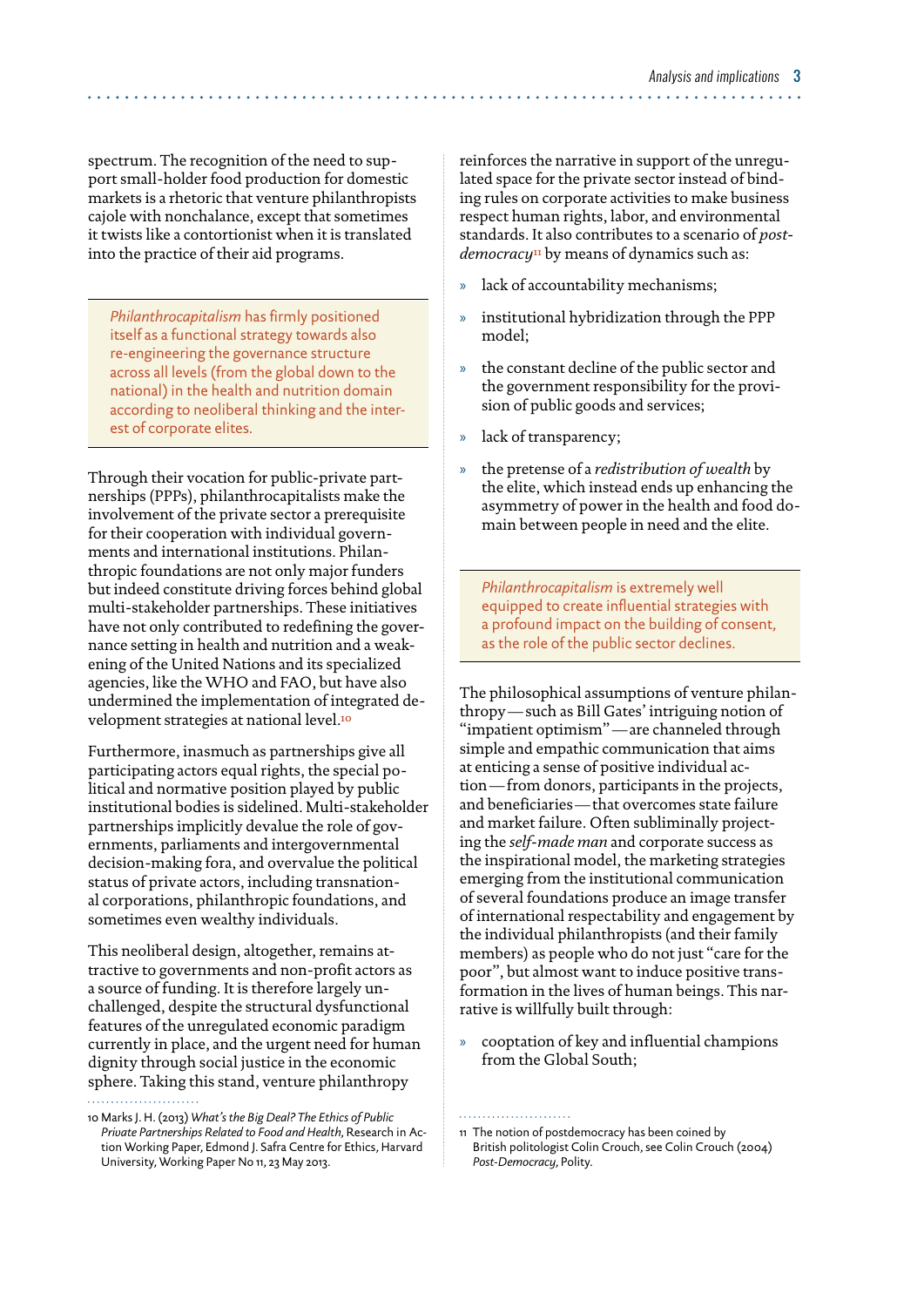- » constant intelligence gathering about social dynamic and business opportunities;
- » the "poverty agenda" as a brand for global influence peddling;
- » educational and leadership programs designed to accommodate the culture and the structures set in place though the PPP model;
- » funding support to think tanks and media houses, including training courses for science and not-for-profit journalists in developing countries.<sup>12</sup>

The corporate market model is systematically applied to areas belonging to fundamental human rights—in this case, the right to food and the right to health.

The functional confusion produced by the *multistakeholder paradigm*, and the organizational experiments which engage the different stakeholders, are essential tools to re-define issues and reframe tensions so as to remove potential conflict due to political considerations (for example, the "access to technology" issue is reframed in terms that "valorize corporate donors of proprietary technologies"). The consequences to be seen in this progressive shift are:

- the de-politization of important concepts around the right to health and the right to food (as government's responsibilities);
- » piecemeal technical solutions proposed as recipes to overshadow or replace proven policies that operate in a systemic approach (health promotion and disease prevention alongside health system strengthening, social and environmental determinants, fiscal regimes, etc.);
- » the unshakeable belief in technology to shift attention from deeper and long-term political solutions;
- » the "measurement of results" according to a mere business model applied in health and food policies;
- » the cherry-picking of health priorities and nutrition approaches according to measurable impact and potential private interests;
- » the ideological fostering of privatization and the diversion of public money (at global and national level) to this end.

To address the challenges of philanthrocapitalism, the authors of the paper would like to recommend the following to member states and the international institutions, including the United Nations entities:

- 1. Undertaking independent assessments of the cooperation with venture philanthropists engaged in public and private partnerships at national and international level, looking at cost/benefit analysis, sustainability criteria, conflict of interest clauses, long-term impacts on the political chain of responsibility and the institutional set-up;
- 2. Taking measures to limit and confront the offshore financial system through national and international policymaking;
- 3. Designing appropriate fiscal policies aimed at raising income and fair wealth distribution;
- 4. Devising regulations for interaction with private actors, including philanthropic foundations at the UN, *inter alia* in the FAO and WHO, that contain strong conflict of interest rules, and revolving door legislations;
- 5. Identifying measures that can progressively bind member states to contributing financially to common goods delivery in the health and food policymaking, using the leverage of sustainable policies that are socially and environmentally compatible with human rights.

Particularly at a time when the private corporate players, including venture philanthropists, have been directly convened into the accomplishment of the 2030 Agenda and its Sustainable Development Goals, measures are required—more than ever—to clarify the rules of the game, and to restore the level playing field in the global geopolitical arena.

<sup>12</sup> Bunce M. (2016) 'Foundations, philanthropy and international journalism', in Townded J., Muller D., Lance Keeble R. (edt.), *Beyond Clickbait and Commerce: The Ethics Possibilities and Challenges of Not-For-Profit Media*, The International Journal of Communication Ethics, Vol. 13, N.2/3 2016, pp. 6-15.